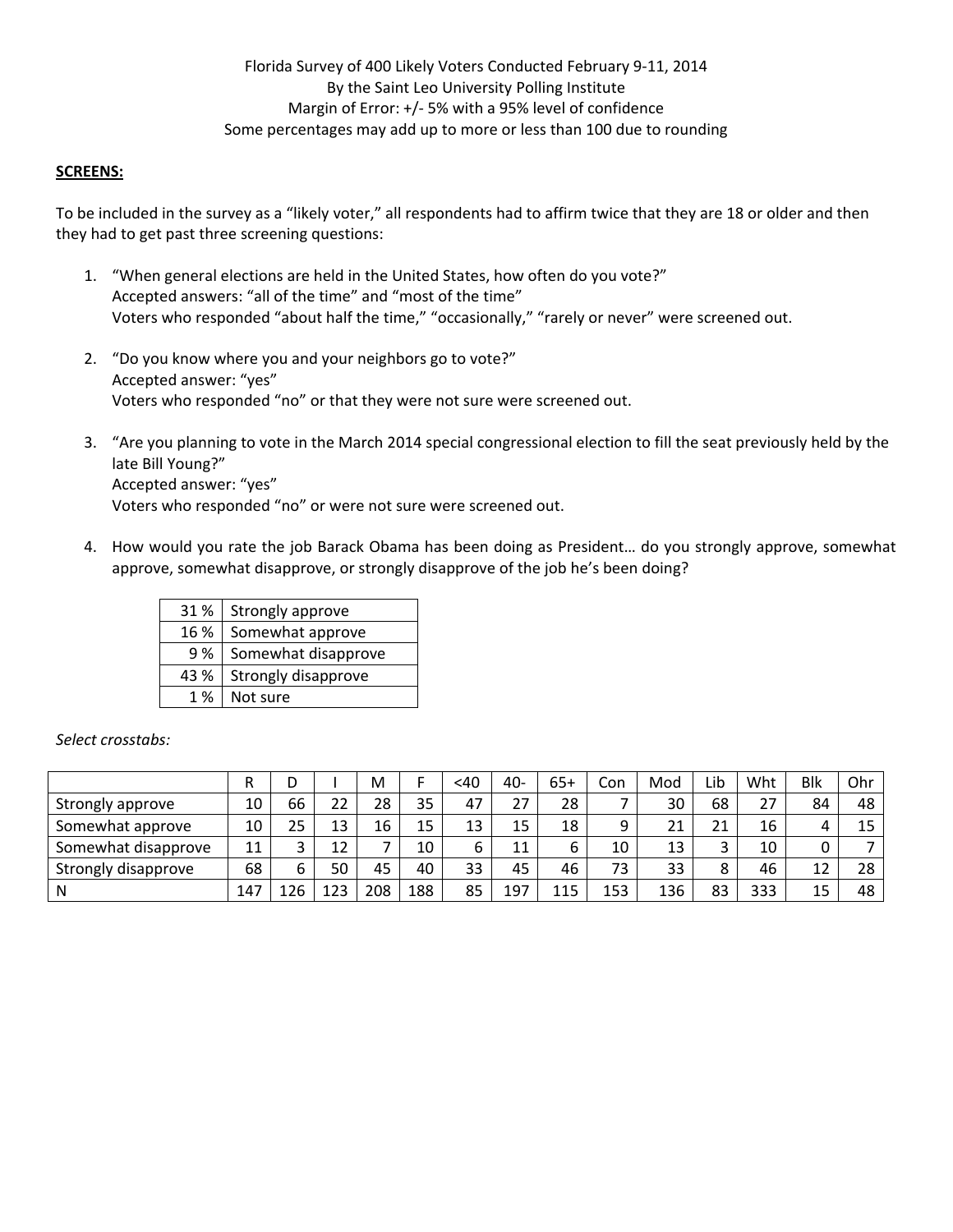5. [SPLIT – half of respondents had question worded each way]

Thinking about the March special election for Congress, would you prefer a candidate who will help President Barack Obama and the Democrats in Congress pass their agenda, or would you prefer a congressional candidate who will oppose President Obama and try to stop him and Democrats in Congress from passing their agenda?

Thinking about the March special election for Congress would you prefer a congressional candidate who will oppose President Obama and try to stop him and Democrats in Congress from passing their agenda or would you prefer a candidate who will help President Barack Obama and the Democrats in Congress pass their agenda?

| Prefer a candidate who will help President Obama and Democrats in Congress         |
|------------------------------------------------------------------------------------|
| 46%   Prefer a candidate who will oppose President Obama and Democrats in Congress |
| 8%   Not sure                                                                      |

*Select crosstabs:*

|                          | R   | ◡   |                | M   |     | <40    | 40- | $65+$ | Con | Mod | Lib | Wht | Blk      | Ohr |
|--------------------------|-----|-----|----------------|-----|-----|--------|-----|-------|-----|-----|-----|-----|----------|-----|
| Help Obama               | 16  | 93  | 35             | 43  | 49  | 59     | 41  | 46    | 14  | 52  | 89  | 42  | 84       | 64  |
| Oppose Obama             | 77  |     | E <sub>1</sub> | 51  | 41  | 38     | 49  | 48    |     | 38  |     | 50  | 1 ว<br>ᆠ | 29  |
| don't know<br>Not sure / | o   |     | 14             | -   | 10  | ⌒<br>ر | 11  | 11    | a   | 10  | 4   |     | 4        |     |
| N                        | 147 | 26ء | 123            | 208 | 188 | 85     | 197 | 115   | 153 | 136 | 83  | 333 | 15       | 48  |

6. [SPLIT – half of respondents saw question worded each way]

Thinking about the March 2014 special election for Congress, if the election were held today would you vote for Republican David Jolly, Democrat Alex Sink, or Libertarian Lucas Overby?

Thinking about the March 2014 special election for Congress, if the election were held today would you vote for Democrat Alex Sink, Republican David Jolly, or Libertarian Lucas Overby?

|    | 37%   David Jolly    |
|----|----------------------|
|    | 46%   Alex Sink      |
|    | 12%   Lucas Overby   |
| 1% | Some other candidate |
|    | 4%   Not sure        |

|              | R   |        |     | М   |     | <40    | 40- | $65+$  | Con | Mod | Lib | Wht | <b>Blk</b> | Ohr |
|--------------|-----|--------|-----|-----|-----|--------|-----|--------|-----|-----|-----|-----|------------|-----|
| David Jolly  | 64  | ∽<br>ь | 38  | 43  | 32  | 25     | 40  | 43     | 71  | 22  | a   | 42  | Q          | 14  |
| Alex Sink    | 16  | 88     | 39  | 41  | 51  | 60     | 41  | 46     | 14  | 57  | 83  | 42  | 78         | 63  |
| Lucas Overby | 14  | 4      | 17  | 10  | 10  | 10     | 14  | 8      | a   | 18  | 8   | 10  |            | 24  |
| Don't know   |     | ∽      | 6   | 6   | 5   | -<br>ت |     | $\sim$ | 6   | 4   |     |     | 10         | 0   |
| N            | 147 | 126    | 123 | 208 | 188 | 85     | 197 | 115    | 153 | 136 | 83  | 333 | 15         | 48  |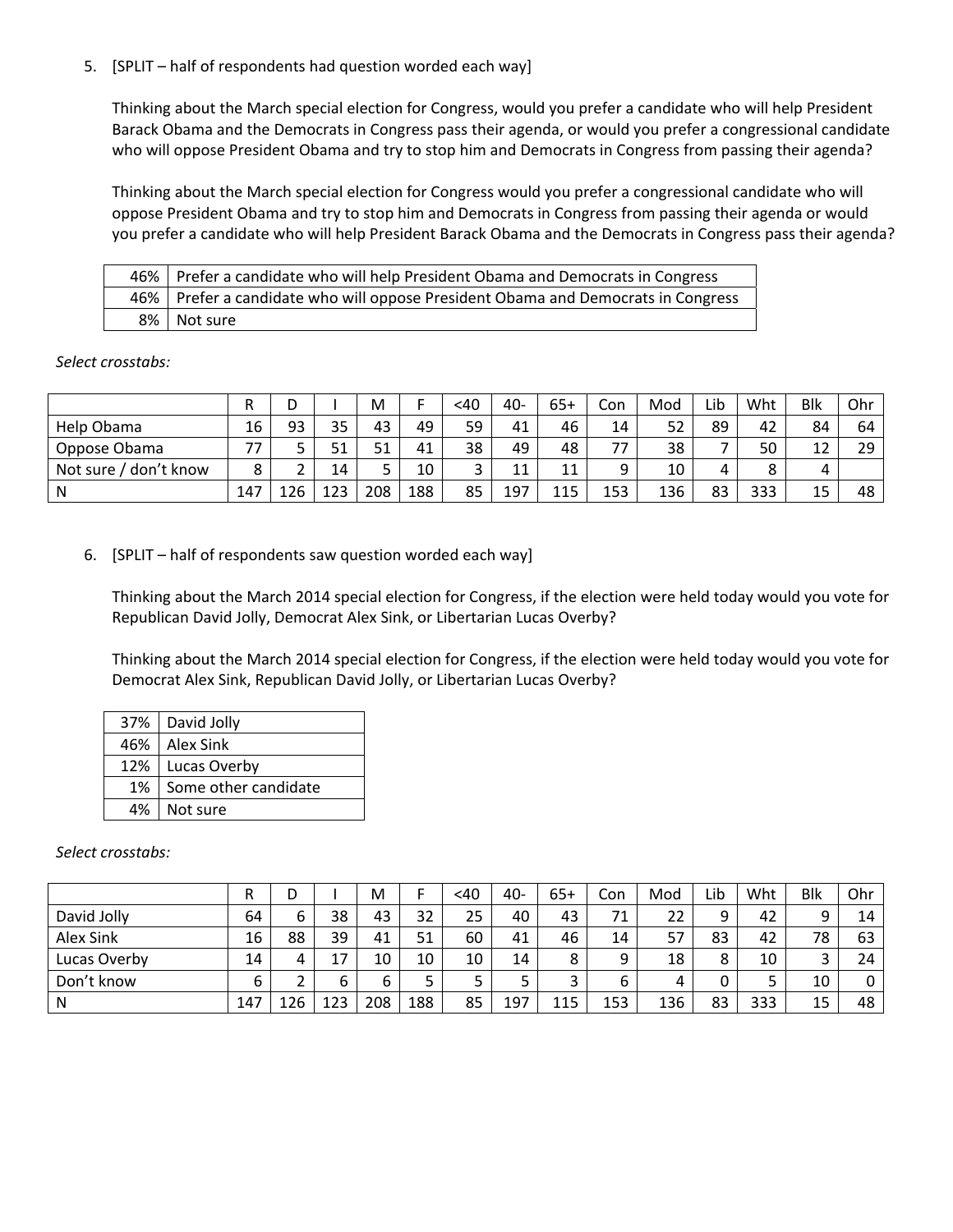Next, I'd like to get your overall opinion of some people in the news. As I read each name, please let me know if you have a very favorable, somewhat favorable, somewhat unfavorable or very unfavorable opinion of this person. If you have never heard of them, that's okay, just let me know.

7. David Jolly

| 21% | Very favorable       | 47 fav   |
|-----|----------------------|----------|
| 26% | Somewhat favorable   |          |
| 19% | Somewhat unfavorable | 44 unfav |
| 25% | Very unfavorable     |          |
| 6%  | Never heard of him   |          |
| 4%  | Not sure             |          |

8. Alex Sink

| 33% | Very favorable       | 51 fav   |
|-----|----------------------|----------|
| 18% | Somewhat favorable   |          |
| 18% | Somewhat unfavorable | 44 unfav |
| 26% | Very unfavorable     |          |
| 3%  | Never heard of him   |          |
| 2%  | Not sure             |          |

9. Lucas Overby

| 10% | Very favorable       | 30 fav   |
|-----|----------------------|----------|
| 20% | Somewhat favorable   |          |
| 16% | Somewhat unfavorable | 28 unfav |
| 12% | Very unfavorable     |          |
| 31% | Never heard of him   |          |
| 11% | Not sure             |          |

| <b>Name</b>  | Party        | Strongly<br>Favorable | Somewhat<br>Favorable | Somewhat<br>Unfavorable | Not at all<br>Favorable |
|--------------|--------------|-----------------------|-----------------------|-------------------------|-------------------------|
|              | R            | 42                    | 34                    | 9                       | 9                       |
| David Jolly  |              | 14                    | 32                    | 22                      | 22                      |
|              | D            | 2                     | 10                    | 27                      | 47                      |
|              | R            | 10                    | 17                    | 27                      | 41                      |
| Alex Sink    |              | 21                    | 23                    | 22                      | 29                      |
|              | D            | 70                    | 15                    | 4                       | -5                      |
|              | $\mathsf{R}$ | 11                    | 19                    | 20                      | 12                      |
| Lucas Overby |              | 13                    | 22                    | 12                      | 4                       |
|              | D            | 8                     | 19                    | 14                      | 19                      |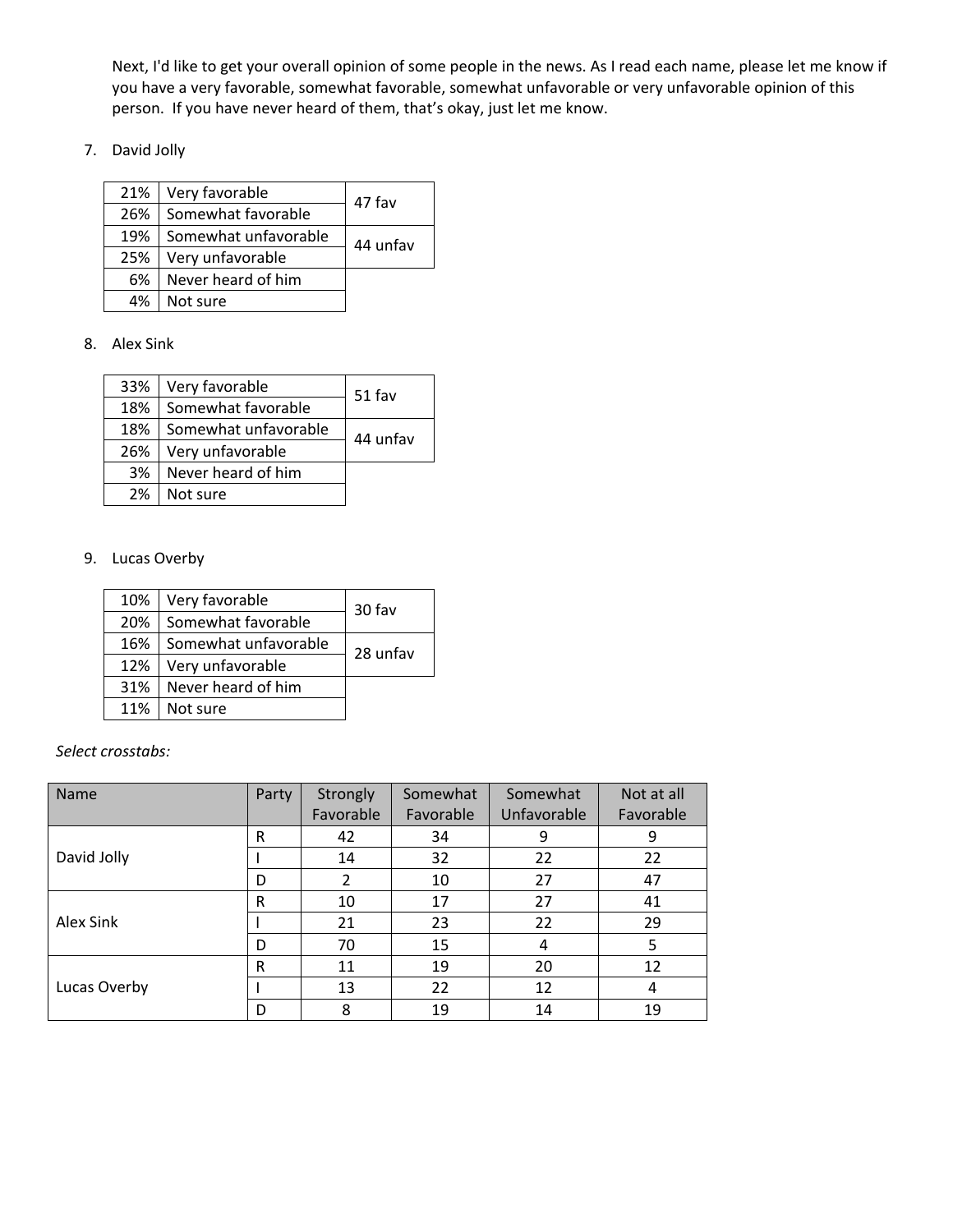10. Thinking about the Affordable Care Act also known as Obamacare, should Congress keep the health care law as is; keep the health care law but make changes to fix some of the problems that have come up; repeal the health care law and replace it with another plan, or repeal the health care law entirely and go back to how things were?

| 17% l  | Congress should keep the health care law as is                                     |
|--------|------------------------------------------------------------------------------------|
| 40%    | Congress should keep the health care law but make changes to fix it                |
| 21%    | Congress should repeal the health care law and replace it with another plan        |
| $20\%$ | Congress should repeal the health care law entirely and go back to how things were |
| 1%     | Not sure                                                                           |

*Select crosstabs:*

|                  | R   | D<br>◡ |     | M   |     | <40 | 40- | $65+$ | Con | Mod | Lib               | Wht | <b>Blk</b> | Ohr |
|------------------|-----|--------|-----|-----|-----|-----|-----|-------|-----|-----|-------------------|-----|------------|-----|
| Keep as is       |     | 37     | 8   | 15  | 19  | 31  | 13  | 12    | 8   | 13  | 31                | 14  | 23         | 33  |
| Keep but change  | 23  | 55     | 46  | 37  | 43  | 34  | 44  | 40    | 21  | 51  | 61                | 40  | 59         | 34  |
| Repeal & replace | 33  | っ      | 26  | 26  | 18  | 14  | 22  | 26    | 34  | 19  | $\mathbf{a}$<br>ٮ | 24  |            | 11  |
| Repeal entirely  | 34  |        | 18  | 21  | 19  | 21  | 19  | 20    | 35  | 15  | 4                 | 20  | 11         | 22  |
| N                | 147 | 126    | 123 | 208 | 188 | 85  | 197 | 115   | 153 | 136 | 83                | 333 | 15         | 48  |

11. Should illegal immigrants who are living in the United States be allowed to stay as guest workers and given a path to legal status provided they pay back taxes or fines and pass a background check; or they should be required to leave the country?

| 57% | Illegal immigrants in the United States should be allowed  |
|-----|------------------------------------------------------------|
|     | to stay as guest workers and given a path to legal status  |
| 34% | Illegal immigrants should be required to leave the country |
| 10% | I Not sure                                                 |

|                   | R   | n<br>◡ |     | M   |     | <40 | 40- | $65+$ | Con | Mod | Lib      | Wht | Blk     | Ohr |
|-------------------|-----|--------|-----|-----|-----|-----|-----|-------|-----|-----|----------|-----|---------|-----|
| path<br>Stay      | 43  | 71     | 58  | 56  | 57  | 47  | 59  | 60    | 41  | 59  | 86       | 79  | 79      | 49  |
| Required to leave | 46  | 19     | 35  | 34  | 33  | 46  | 33  | 26    | 48  | 30  | 11<br>ᆠᆠ | ь   |         | 45  |
| Not sure          | 12  | 10     |     | 10  | 10  |     | Q   | 13    | 12  | 11  | h<br>ٮ   | 15  | 15      | 6   |
| N                 | 147 | 126    | 123 | 208 | 188 | 85  | 197 | 115   | 153 | 136 | 83       | 333 | 15<br>ᅩ | 48  |